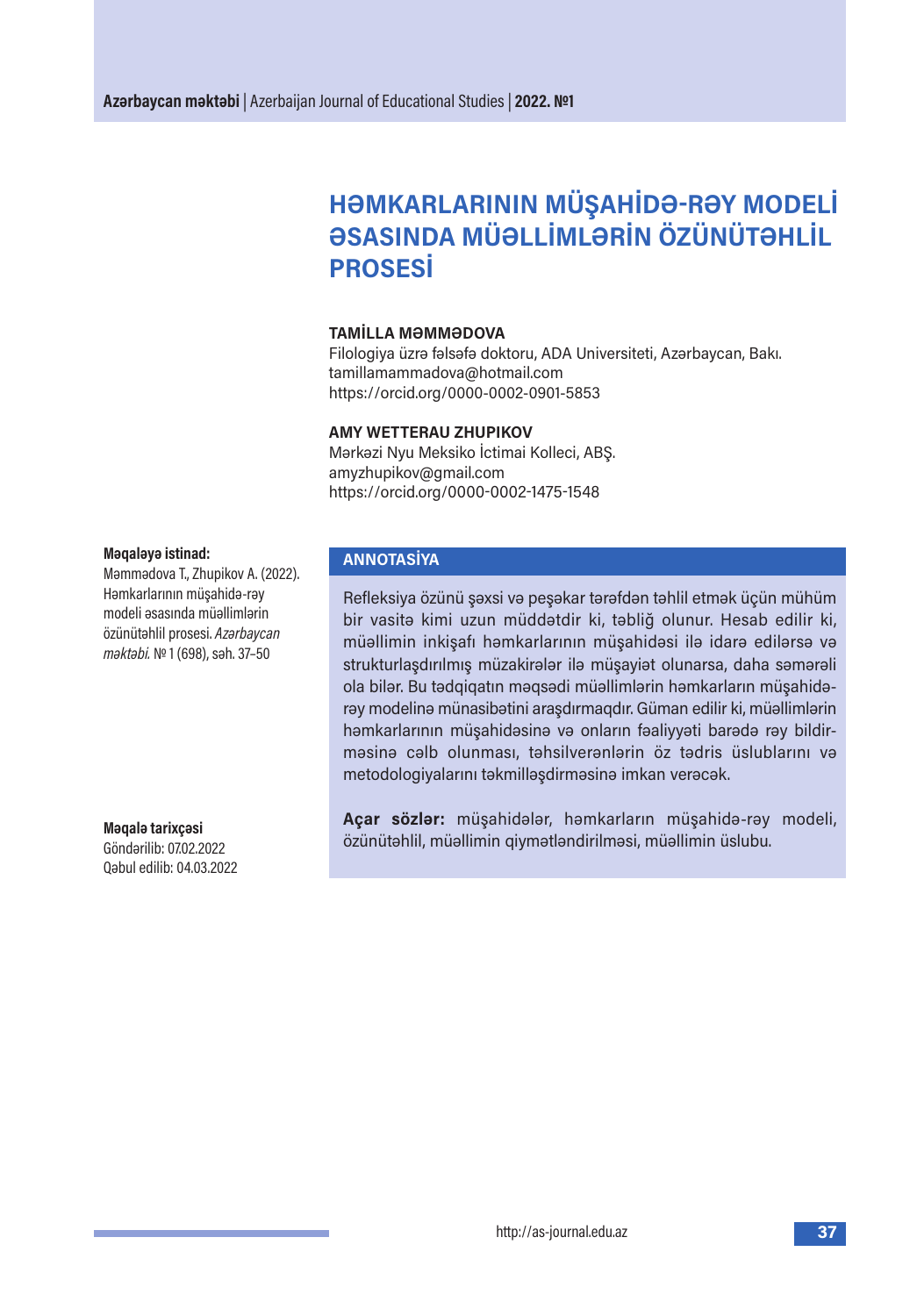# **TEACHER SELF-REFLECTION AS A RESULT OF PEER OBSERVATION-FEEDBACK MODEL**

#### **TAMILLA MAMMADOVA**

PhD, ADA University, Assistant Professor, Azerbaijan, Baku. tamillamammadova@hotmail.com https://orcid.org/0000-0002-0901-5853

#### **AMY WETTERAU ZHUPIKOV**

Central New Mexico Community College, USA amyzhupikov@gmail.com https://orcid.org/0000-0002-1475-1548

#### **To cite this article:**

Mammadova T., Zhupikov A. (2022). Teacher Self-Reflection as a Result of Peer Observation-Feedback Model. *Azerbaijan Journal of Educational Studies.* Vol. 698, Issue I, pp. 37–50

**Article history**  Received: 07.02.2022 Accepted: 04.03.2022

#### **ABSTRACT**

Reflection has long been advocated in the literature as a vital means of investigating the personal and professional self. It is believed that teacher development might be more efficient if driven by peer observation and accompanied by a structured follow-up discussion. The purpose of this study is to investigate the attitudes of instructors towards a peer observation-feedback model. It is hypothesized that when involved in peer observation and feedback, instructors will report improvement on their teaching styles and methodology.

**Keywords:** Observations, peer observation-feedback model, selfreflection, teacher evaluation, teaching style.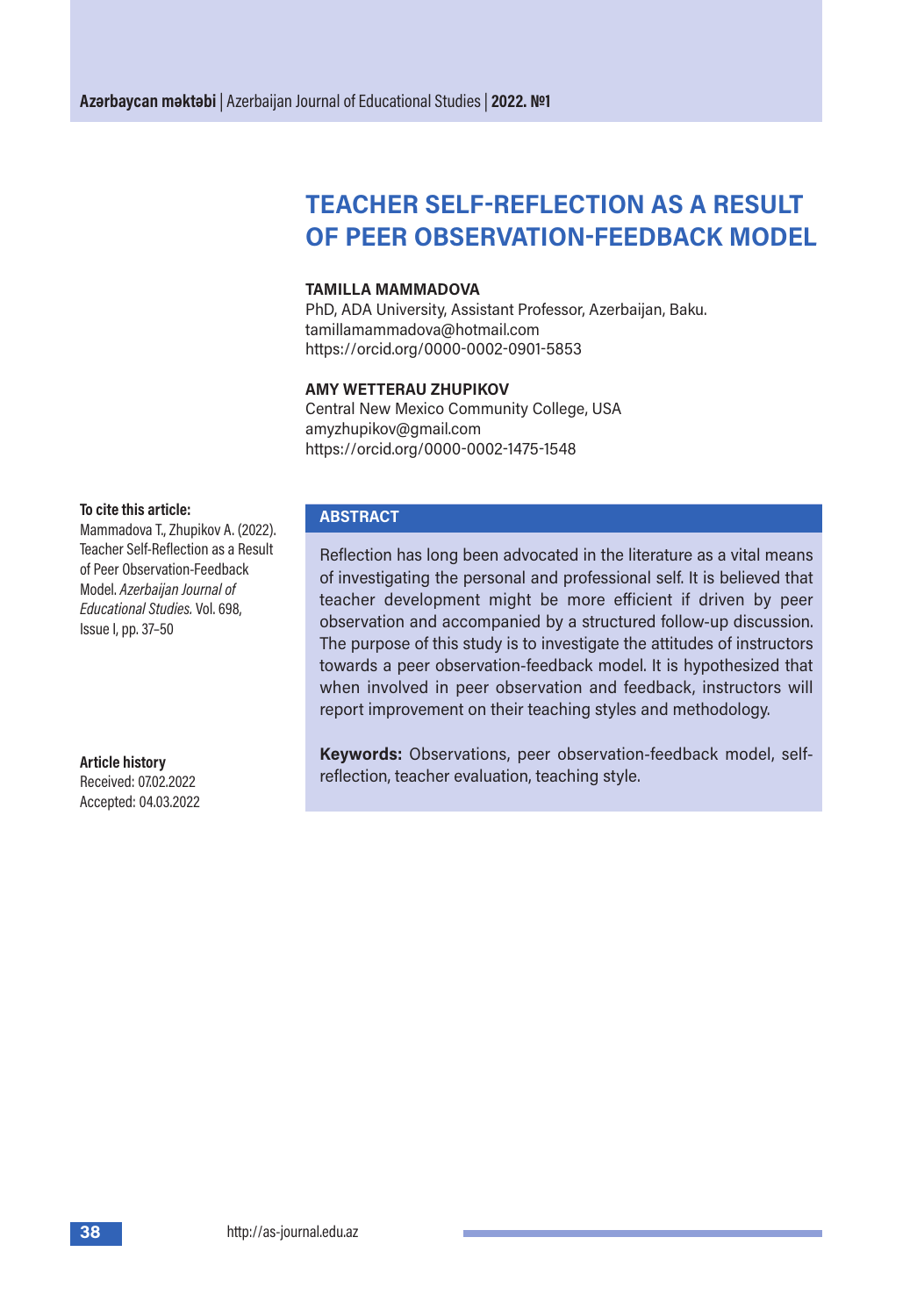# **INTRODUCTION**

Educators' reflection is an inseparable part of their professional development (Cooper et al., 2011). Many researchers have studied the development of reflection as an important process in learning and teaching to enhance teachers' knowledge, methodology, and primarily, their teaching philosophy (Schön, 1996). So, what happens when one independently reflects on teaching practices? Honigsfeld and Dove (2010) believe that when reflecting on teaching, the instructor develops a deeper understanding of his/her own actions, a firmer grasp on the processes that take place in the classroom, and stronger problem-solving skills. A peer observation-feedback model, on the other hand, acts as an engine that pushes a teacher to more structured self-reflection. Snyder (2011) considers that learning from others in similar situations is important for anyone who wants to grow professionally, but especially for those who teach.

However, recently, there has been a tendency that novice teachers (Kumi-Yeboah & James, 2012) may be the only ones to benefit from observation and feedback while experienced teachers are capable of reflecting and enhancing their teaching independently (Chandler & Ruffinelli de Ortiz, 2004; Salas & Mercado, 2010). With this idea in mind, we want to understand whether both novice and experienced teachers value a peer observation-feedback model. Do they like to be observed? Do they really want to improve their teaching, and if yes, then how? Do they see the change in their teaching style based on the peer observation and feedback meeting? And finally, do they take into account or refer to the peer feedback for further development? The following research looks to find answers to the questions presented above.

# **LITERATURE REVIEW**

There are many ways to review teaching practices in the classroom, including teacher assessments, evaluations, and observations. Each type of review has its own goals and purposes, and within the teaching community, the names carry different connotations (Wood & Harding, 2007; Brown & Crumpler, 2013). The review processes have become intimidating and scary; teachers would prefer to not be on either end – neither the observer nor observed (McIntyre & Mehta, 2003; Goldstein, 2004). Assessments and evaluations by peers and supervisors have separate, but equally valuable goals. A supervisor's evaluation will often carry a reward whereas a peer will focus on professional improvement (Wood & Harding, 2007).

Besides the positive or negative associations with the terms assessments, evaluations, and observations, the last few decades have seen changes in their definitions. In 1997, Brent and Felder did not differentiate peer evaluation and peer observation suggesting that the evaluation could either be exclusively for the instructors' self-improvement or could be used for evaluative purposes. This has changed in recent decades; Wood and Harding (2007, p.940 as cited in Brown & Crumpler, 2013, p.140) distinguished these as two different reviews: peer review is meant for 'quality assurance or for reward' [and] peer observation is 'for the purpose of professional development and the dissemination of good practice'. While assessments and evaluations are often tied to salary or promotion, observation is done solely for individual and professional growth. The question remains: Is professional development a priority for instructors?

Peer observation accompanied by a feedback meeting is one of the most powerful motivators to prompt teachers' self-reflection and professional growth (Yiend et al., 2014; Ackerman et al., 2009; Schön, 1996; Zeichner & Liston, 1996). In Rothberg and Fenner's (1991) study, the overwhelming majority of their respondents, with various levels of experience, considered peer observation necessary to advance their professional development. According to Gordon and Jan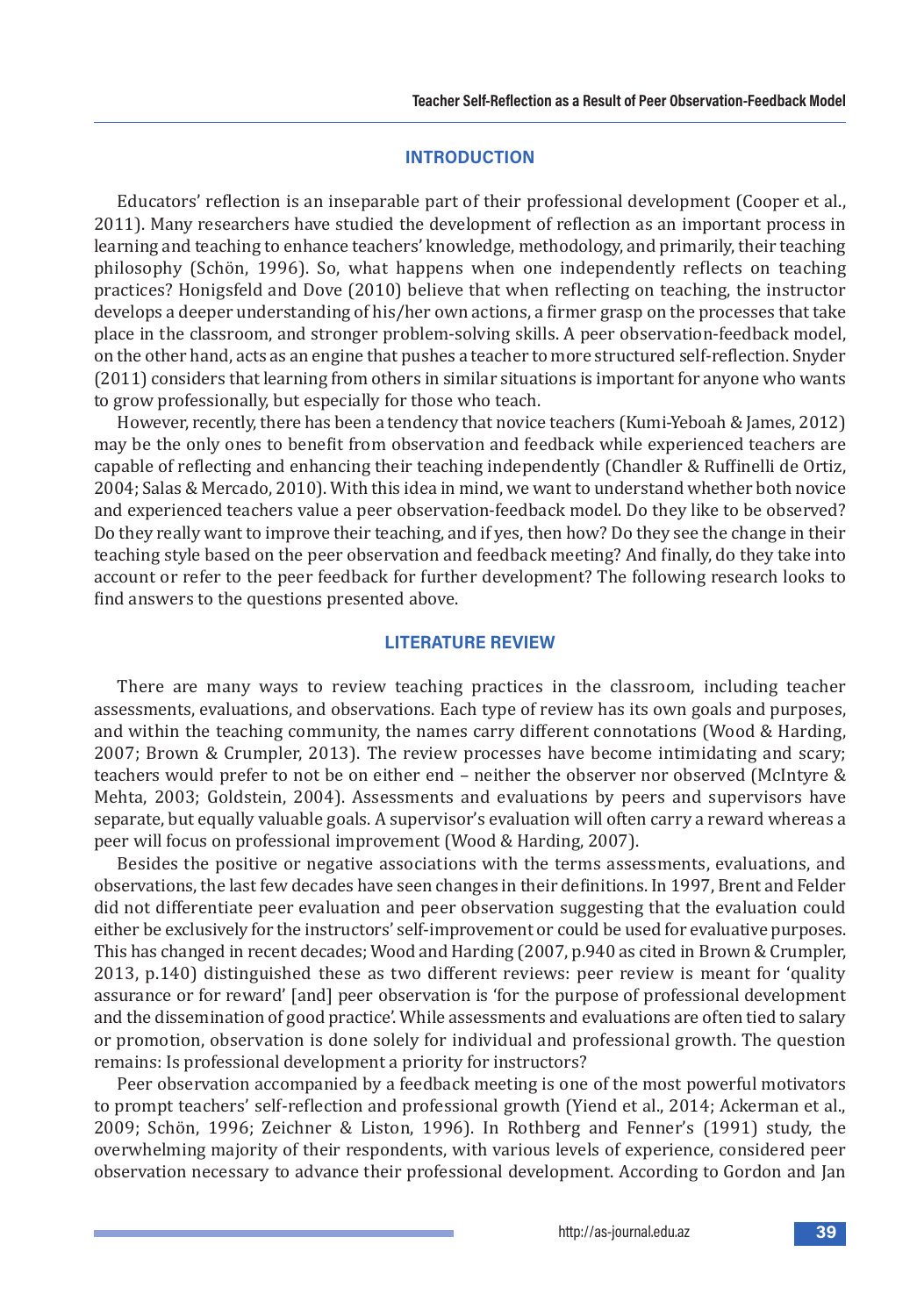(1978), an ideal peer group is that of three to five teachers who support one another in a variety of ways to help each member improve his/her teaching. When observing others or being observed, people learn from each other and work more productively as they feel supported (Marzano & Toth, 2013; Kumrow & Dahlen, 2002; Gordon & Jan, 1978). Moreover, while Mayer (1992) claims that [trainers] learn from their job, we would add that many practitioners learn from their job and colleagues.

Consistent with Gordon and Jan's (1978) recommendations, observation and feedback are most effectively provided by a peer, i.e. practice shows that a peer, "who is well-grounded in the content area" (Brown & Crumpler, 2013, p.139) and in current and established teaching methods offers more sound and constructive feedback (Kohut et al., 2007). Observation by a peer also facilitates a non-threatening environment that favors a more comfortable process, especially for first-time participants in non-evaluative observation. A peer should be kind and assertive so that "rich, constructive and meaningful insights into teaching practices" (Carroll & O'Loughlin, 2014, p.453) are achieved.

Reflective practices have developed over the last four decades. Today, more teachers and teacher educators appreciate teaching through a lens of reflection (Snyder, 2011), but even as far back as 1986, Greene was acknowledging that reflection involved not only emotions, passions, and intuitions but also logical thinking processes. Stanley (1998) wrote extensively on this topic including a series of phases, some of which have been integrated into this research: engaging with reflection, thinking reflectively, and using reflection. Carroll and O'Loughlin's (2014) holistic approach encompasses and brings into the 21st century Greene's visions of appealing to the emotional and logical character of reflection.

Honigsfeld and Dove (2010) ask if teachers stop and reflect often enough. But rather the question is: Do teachers notice their reflection or changes? The peer observation-feedback model includes an observation, not an evaluation, by a practicing peer instructor who offers follow-up feedback in a positive and comfortable environment encouraging structured self-reflection.

#### **RESEARCH GOALS AND QUESTIONS**

The present research has the following purposes, to investigate: whether present-day instructors are in favor of being observed; their attitude to the peer observation; their beliefs on any impact peer observation may have on their teaching styles and behavior. Another area of interest will be to see if the instructors refer to their peer observations and if they take them into account for further improvement.

The above purposes give rise to the following questions:

1. Do the instructors value peer observation? If yes, why?

2. Does the instructor find that peer observation helps or hurts their teaching practices?

3. Do instructors take into account peer observations when considering their professional development and improvement? Why and how?

4. Do instructors report changes or improvements to their teaching style based on this observation and the feedback meeting? If yes, how?

In light of these questions, we will define what the peer observation-feedback model is and what the future applications of this model are.

#### **METHODS**

The following study compares the answers obtained from full-time ADA University faculty in the School of Education (N=9) in Baku who teach public speaking, ethics, writing and information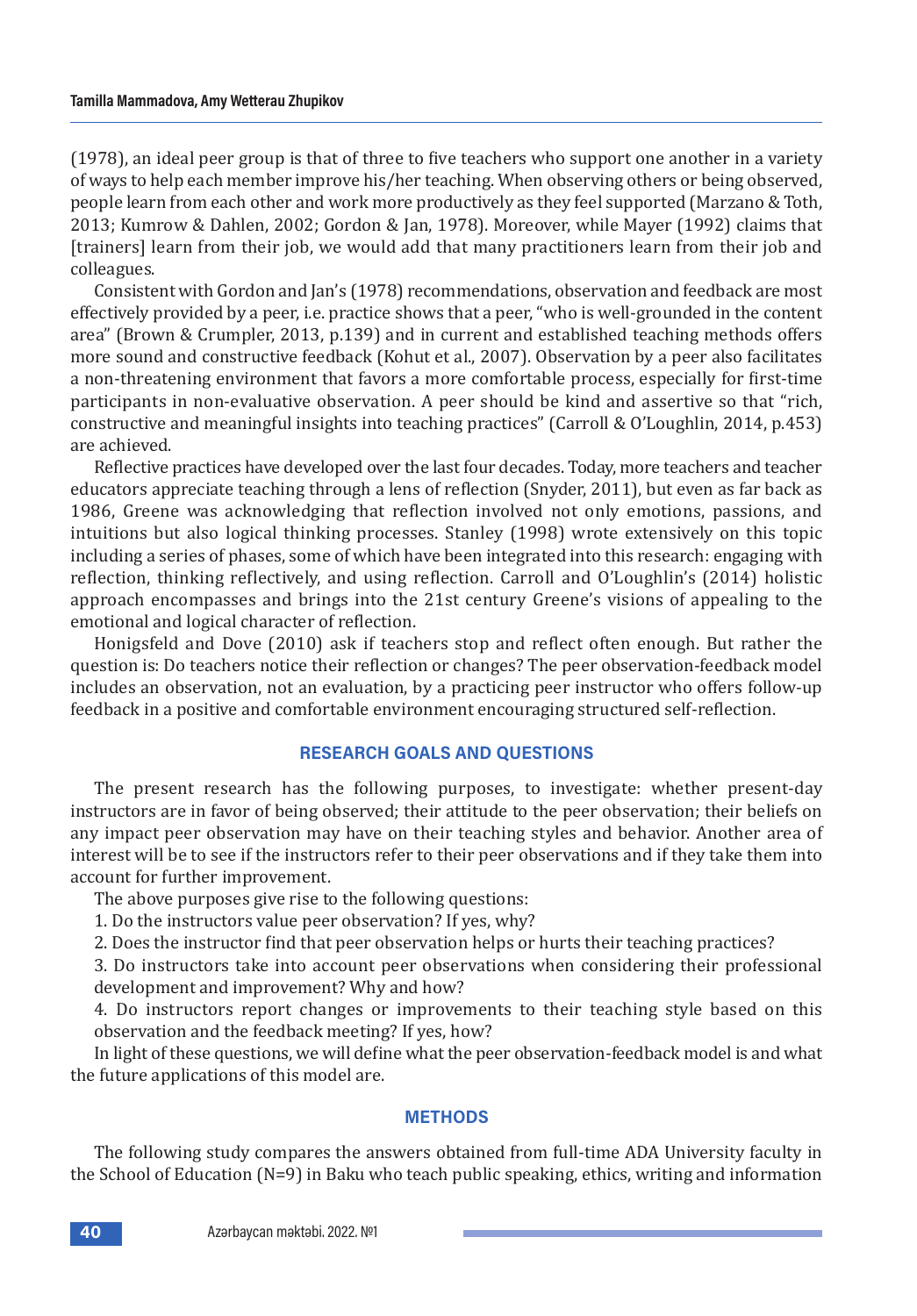literacy, and leadership courses during the 2018-2019 academic year. Initially, we had 10 respondents but were only able to include 9 participants as the final respondent had no observable class sessions remaining in the semester. The faculty's education levels range from bachelor's to doctoral degrees; their teaching experience varies from two to fifteen years. Three respondents were males, while the other six were females.

Following approval of the study by the University administration, the instructors were e-mailed and completed an electronic informed consent form where they agreed to participate in an extended research project. At this time, they were provided with a detailed outline of the time commitment. The research included the completion of two surveys, an in-class observation followed by a feedback conversation, and a final reflective narrative. The pre-observation survey focused on the instructors' most recent class taught. They answered questions regarding class preparation, any mid-lesson changes, objectives of the class, and general thoughts on observations. The final question requested class observation availabilities. The researchers equally split the observations based on their corresponding schedules. An e-mail was sent to each participant to confirm the observation. At this time, the instructors were e-mailed a version of the observation feedback form. This form would remain for the participant's eyes only (McIntyre & Mehta, 2003) since our purpose was neither evaluative nor for the university's administration. The observations lasted three weeks.

After the first week, the researchers met to discuss the observations and norm the feedback for each participant. To facilitate the conversation, feedback was limited to two-three examples of positive teaching practices and one to two areas that could be developed. The observers were careful to only suggest, not insist on these areas of improvement, and the instructor was encouraged to define their own weaknesses. Within one week of the observation, each participant met with the researcher who observed them. The observation feedback form structured the conversation between the peer-observer (the researcher) and the observed instructor. The instructor received the written feedback form including the notes; the researchers did not retain this paper. Within 24-36 hours of the feedback meeting, the participants were e-mailed the post-observation survey that focused on five main areas: class preparation, any mid-lesson changes, objectives of the class, the peer observation feedback, and general or evolved thoughts on peer observations. All participants completed this second survey without needing a reminder. Between the postobservation survey and the narrative, the participants had a winter break and then taught 5 weeks of classes of the subsequent semester, two months in total. The reflective narrative form was emailed out, and participants were asked to complete it within two weeks. This final form asked the faculty to reflect on any impacts the peer observation and feedback meeting may have had on their teaching practices, specifically during syllabus design and the first 5 weeks of the second semester.

# **RESULTS**

The first set of questions compares the instructors' pre– and post-observation lesson planning process and implementation. Respondents were asked how much time they spent planning their lesson. Seven of nine participants' lesson planning time for an unobserved and observed class remained constant. Of the two participants whose time fluctuated, one increased his/her lesson planning time for the observed class, and one decreased his/her lesson planning time for the observed class (see Table1).

Similarly, respondents were asked to indicate whether they type/write down or memorize their lesson plan before they teach it. Of the 9 respondents, 44 percent reported typing/writing down their lesson plan for their unobserved classes, whereas 66 percent did it for the observed class.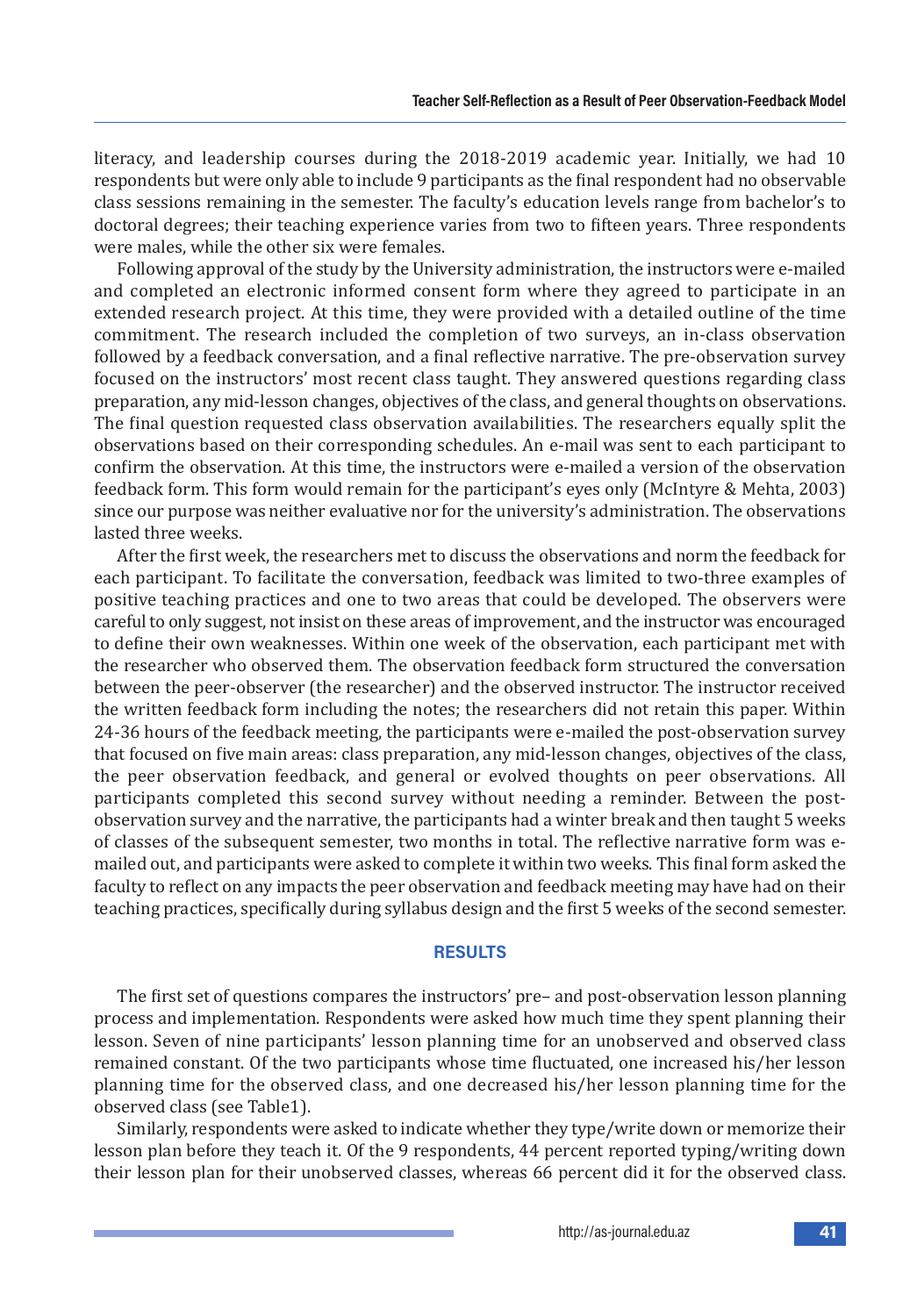|  | Table I |  |
|--|---------|--|
|  |         |  |

**Pre– and Post-Observation Lesson Plan** 

| <b>Variable</b>                            | <b>Code</b>       | <b>Pre-Observation</b><br>$(N=9)$ | <b>Post-Observation</b><br>$(N=9)$ |
|--------------------------------------------|-------------------|-----------------------------------|------------------------------------|
| Average time spent for planning the lesson | $>15$ min         | $\Omega$                          | 0                                  |
|                                            | 15-20 min         |                                   |                                    |
|                                            | 20-30 min         |                                   |                                    |
|                                            | 30-45 min         |                                   |                                    |
|                                            | 45-60 min         |                                   |                                    |
|                                            | more than an hour | 4                                 | 4                                  |
| Lesson plan preparation                    | Yes: written      | 4                                 | $\overline{7}$                     |
|                                            | Yes: unwritten    |                                   | $\mathcal P$                       |
|                                            | <b>No</b>         |                                   | $\left( \right)$                   |
| Objectives were specified                  | Yes: written      | 4                                 | $\overline{7}$                     |
|                                            | Yes: unwritten    | 3                                 |                                    |
|                                            | $\rm No$          | $\overline{2}$                    | 0                                  |
| Objectives changed at mid-lesson           | Yes               |                                   | 0                                  |
|                                            | <b>No</b>         | 8                                 | 9                                  |
| Objectives were met                        | Yes               | 6                                 | 6                                  |
|                                            | <b>No</b>         |                                   |                                    |
|                                            | Partially         |                                   | 3                                  |

The majority of the respondents also claimed not to change any part of their plan mid-lesson. When asked about their objectives, 78 percent reported that they specify their objectives for the class. Of these 7 participants, 4 wrote their objectives and 3 simply kept their objectives in mind. Just two respondents admitted that they did not specify the objectives for the unobserved lesson. The numbers are slightly different for the observed class with 100 percent specifying their objectives. The majority wrote these objectives down, while 22 percent kept them in mind.

Interestingly, 70 percent claimed their objectives both for their unobserved and observed classes were met. One of the respondents admitted not to have met his/her objectives in the unobserved class, yet, they were partially met during the observed lesson. Additionally, instructors were asked to define whether their objectives were the right objectives for both classes. The results demonstrate that the majority of instructors were more critical of the objectives for the observed lesson than their unobserved lesson and demonstrated a degree of uncertainty using phrases such as I think and I believe when appraising the observed class (see Table 2).

Finally, instructors were asked to specify the success of their classes (see Chart 1). To analyze the results, we used a Likert scale with 5 being the most successful and 1 being the least successful. The chart demonstrates that the majority of respondents measure their classes at 4 or 5 (89 percent for their unobserved class and 68 percent for their observed class). There was a slight drop in the self-reported success rate for the observed class, with one-third of respondents rating their class at just a 3.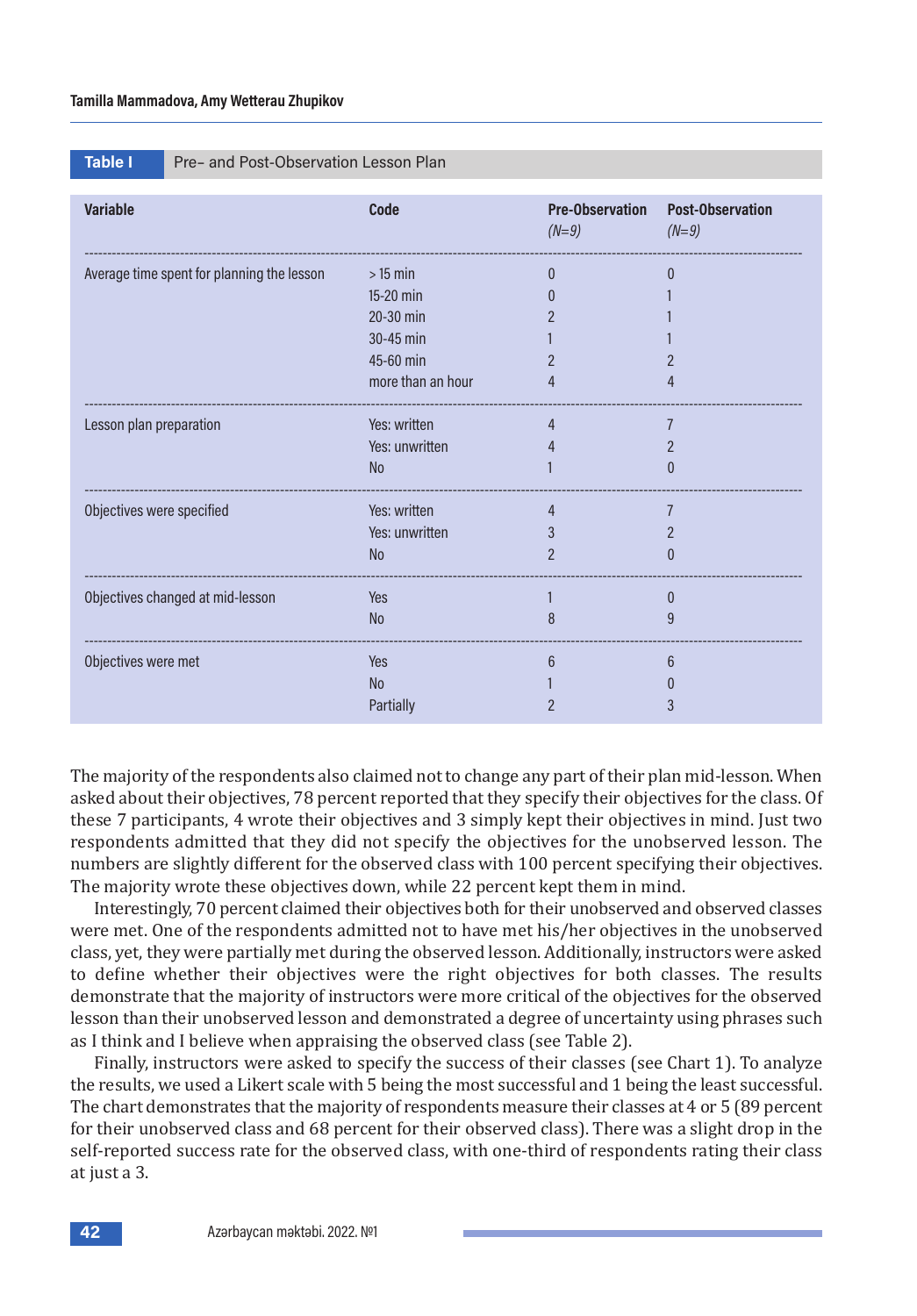| <b>Respondent's</b><br><b>Number</b> | <b>Ordinary class</b>                                                                                                                                          | <b>Observed class</b>                                                                                       |
|--------------------------------------|----------------------------------------------------------------------------------------------------------------------------------------------------------------|-------------------------------------------------------------------------------------------------------------|
| N <sub>1</sub>                       | Yes, sure as always.                                                                                                                                           | Yes, they were the right objectives but not complete [sic]<br>met by some part of my students.              |
| N <sub>2</sub>                       | Yes, because I planned according to them.                                                                                                                      | Yes, because they were related to my main aim.                                                              |
| N <sub>3</sub>                       | The outcomes are still on the way, I will know<br>if students clearly understood the delivered<br>material based on their rough draft next week.               | I think the objectives were ok, however, I needed<br>to consider some issues mentioned by the observer.     |
| N <sub>4</sub>                       | Yes, mostly. Students learned why to cite and<br>general information about APA.                                                                                | Yes, I believe so. The aims reflect what students needed<br>to learn before writing their own essays.       |
| <b>N5</b>                            | Yes.                                                                                                                                                           | I believe, yes.                                                                                             |
| N <sub>6</sub>                       | I think yes because they will ultimately<br>lead me to discovering whether there will be<br>a change in the student's behavior as regards<br>plagiarism [sic]. | I think so because they were hinged on what the students<br>should be able to do at the end of the session. |
| N <sub>7</sub>                       | Yes.                                                                                                                                                           | Yes, they were.                                                                                             |
| N <sub>8</sub>                       | Yes, the lesson went as planned and the<br>students seemed to understand the content.                                                                          | Possibly not; some of the students probably needed<br>more of a theoretical walkthrough of the concepts.    |
| N <sub>9</sub>                       | My objectives seem to be very relevant for<br>today as well.                                                                                                   | Yes. I think they suited the last week of classes very well.                                                |



and the control of the control of the control of

| <b>Table II</b> |  | Looking back, were your objectives the right objectives for today? |  |  |
|-----------------|--|--------------------------------------------------------------------|--|--|
|-----------------|--|--------------------------------------------------------------------|--|--|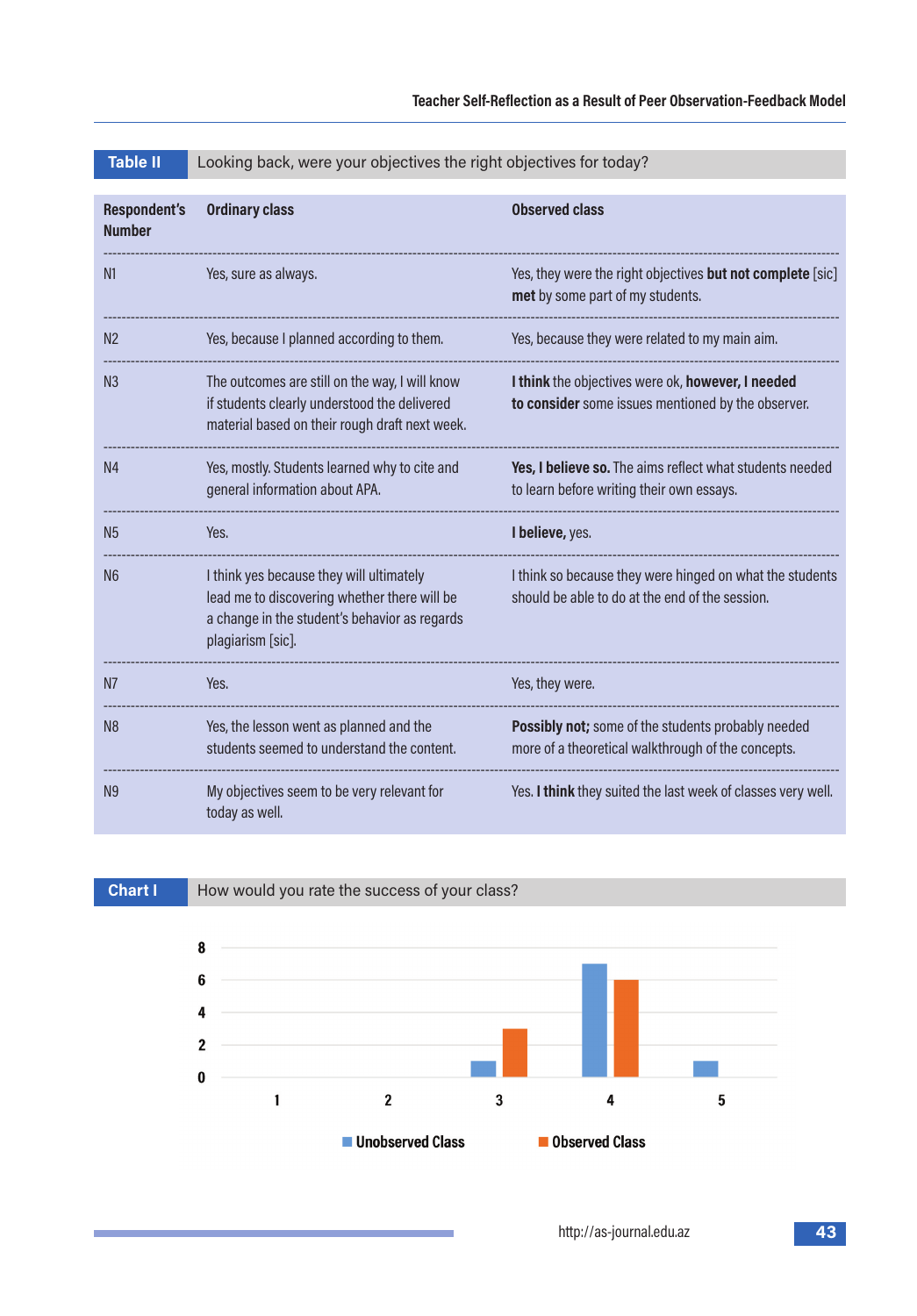| Table III' |  |  |
|------------|--|--|
|            |  |  |
|            |  |  |
|            |  |  |

Percentages for the perception of observation

| <b>Variable</b>                                                                         | Code                                         | <b>Post-Observation</b><br>$(N=9)$ |
|-----------------------------------------------------------------------------------------|----------------------------------------------|------------------------------------|
| Have you been observed by a peer before?                                                | Yes<br>No.                                   | 9<br>$\Omega$                      |
| Did you find the feedback helpful?                                                      | Yes<br>No.                                   | 9<br>$\Omega$                      |
| How important is peer observation?                                                      | Not important<br>Important<br>Very Important | 5<br>4                             |
| Do you think that a follow-up conversation<br>is important for a teacher's development? | Yes<br>N <sub>o</sub>                        | 9<br>0                             |

Instructors were asked in the pre-observation survey to specify elements of the lesson that an observer might have noticed; instructors described the following obstacles: *some of my students were not prepared for the planned class discussion; passive students, no differentiation tasks, fast pace; they look a bit uncertain if they are [following the directions] in the right way; students were less motivated; and some students were packing their stuff before the lesson was over.* The instructors also indicated positive aspects of their class an observer might detect: *a level of interactivity; students are fairly participative; an orderly sequence followed in delivering the lesson; students work independently in groups; a structured presentation [and] practical activities; and organization, discussion, and friendly atmosphere.*

Another set of questions sought to understand instructors' perception of observations (see Table 3). Initially, participants were asked if they had ever been observed by their peers. The absolute majority contended that this was not the first time they were observed, and they find peer observation very helpful. Five respondents think that peer observation is important and four others believe it to be very important. Finally, all of the respondents claim that a follow-up conversation plays a crucial role in the development of instructors. On the other hand, the majority of respondents reported that their previous observations were structured differently from the current one which included four distinct steps: the peer schedules a mutually agreed upon observation time; the peer observes the class; the peer takes notes; the peer has a follow-up meeting.

As seen from Table 4, previous peer observations have followed the same first three steps; however, only 22 percent of participants have experienced the final step: a follow-up feedback meeting. Turning to our post-observation survey questions, we wanted to glean instructors' opinions on what they liked and disliked about being observed; if they had made any changes in their classrooms afterward; and if the post-observation feedback meeting affected their mindset for the next lesson they planned (see Table 5). Six respondents found that the detailed feedback was quite interesting and useful; for two of the respondents it seemed not to be overwhelming, and one of the respondents liked to hear the observer's viewpoints regarding his/her class. Two instructors pointed to the possibility of more classes to be observed to get regular feedback. Another inspiring issue is that all of the respondents found the feedback helpful. Regarding the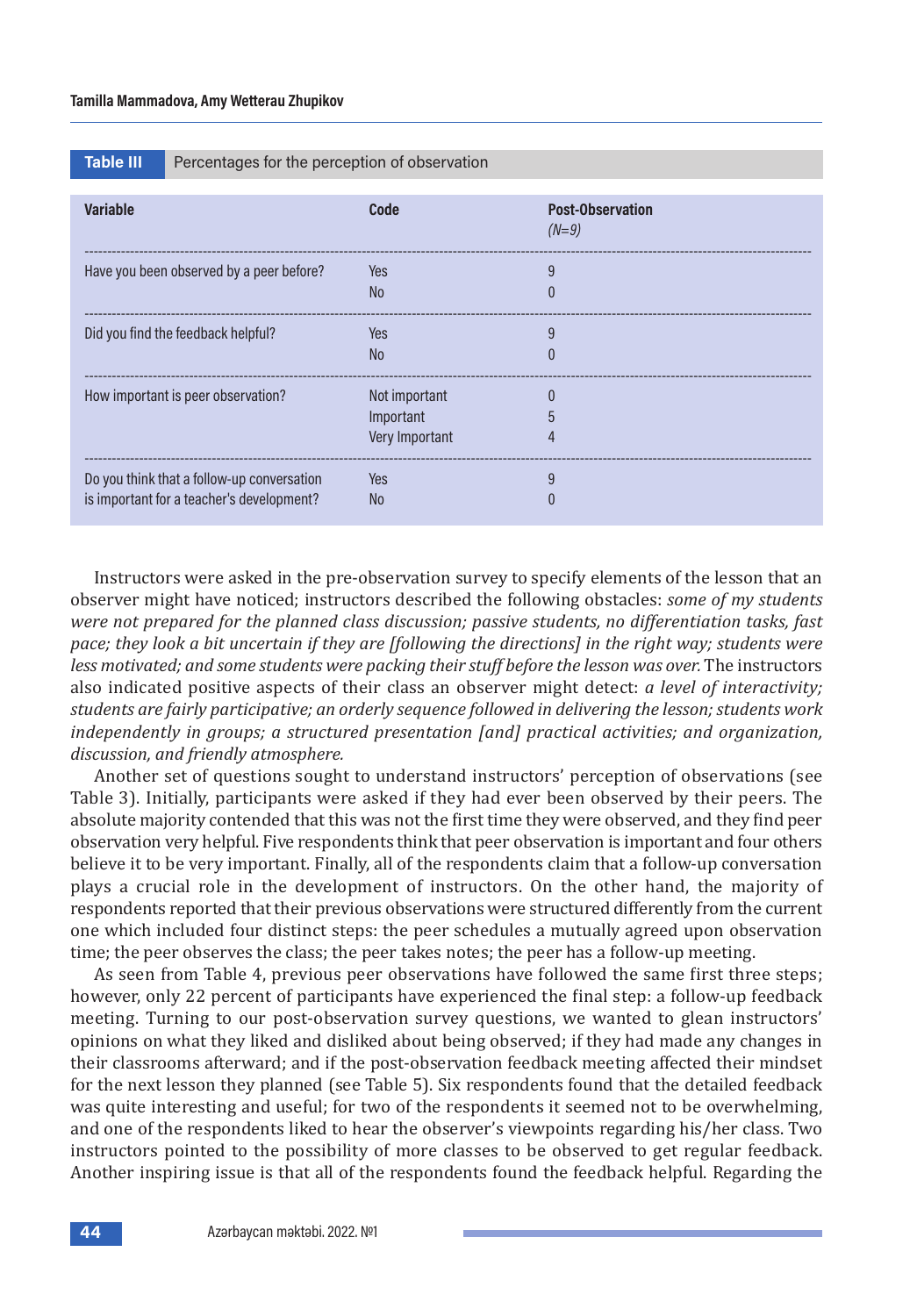| <b>Table IV</b>                     | The way regular peer observation takes place |                                                                                        |  |
|-------------------------------------|----------------------------------------------|----------------------------------------------------------------------------------------|--|
|                                     |                                              |                                                                                        |  |
|                                     | The sequence of peer observation             | The number of respondents who agree with<br>the statements provided in the left column |  |
|                                     | 1. the peer scheduled a time to observe;     | 9                                                                                      |  |
| 2. the peer came to the class;<br>9 |                                              |                                                                                        |  |
| 3. the peer took notes;             |                                              | 9                                                                                      |  |
|                                     | 4. the peer had a follow-up feedback meeting |                                                                                        |  |

**Table V** Instructors' opinions on being observed

| <b>Variable</b>                               | Code                                           | <b>Post-Observation</b><br>$(N=9)$ |
|-----------------------------------------------|------------------------------------------------|------------------------------------|
| What did you like about the                   | Detailed feedback                              | 6                                  |
| follow-up conversation?                       | To hear the observes view in terms of my class |                                    |
|                                               | It was not overwhelming                        | 2                                  |
| What did you dislike about the                | One class only being observed                  | $\overline{2}$                     |
| follow-up meeting?                            | The observer's being late for the meeting      |                                    |
|                                               | N/A                                            |                                    |
| Did you find the feedback helpful?            | Yes                                            | 9                                  |
|                                               | N <sub>o</sub>                                 | $\mathbf{0}$                       |
| Have you implemented any changes              | Yes                                            |                                    |
| onwards?                                      | Not yet, but I will                            |                                    |
|                                               | Not much                                       |                                    |
|                                               | N <sub>o</sub>                                 |                                    |
| Did the post-observation conversation         | <b>Yes</b>                                     |                                    |
| affect your mindset for the next lesson plan? | N <sub>o</sub>                                 |                                    |
|                                               | Partly                                         |                                    |
|                                               | Probably                                       |                                    |
|                                               |                                                |                                    |

changes implemented onwards, at the time of the post-observation survey, one of the respondents had already implemented some changes, three respondents had slightly implemented changes into their further classes, and five of the instructors were planning to implement changes. Finally, five respondents claimed that the post-observation feedback meeting affected their mindset for the next lesson plan, one of the participants was partly affected by the follow-up conversation, two others assumed that their mindset might be slightly affected, while only one respondent reported not to be affected at all.

When asked whether they believe that peer observation and the follow-up feedback meeting are important for the instructor's development, 100 percent of the respondents replied positively.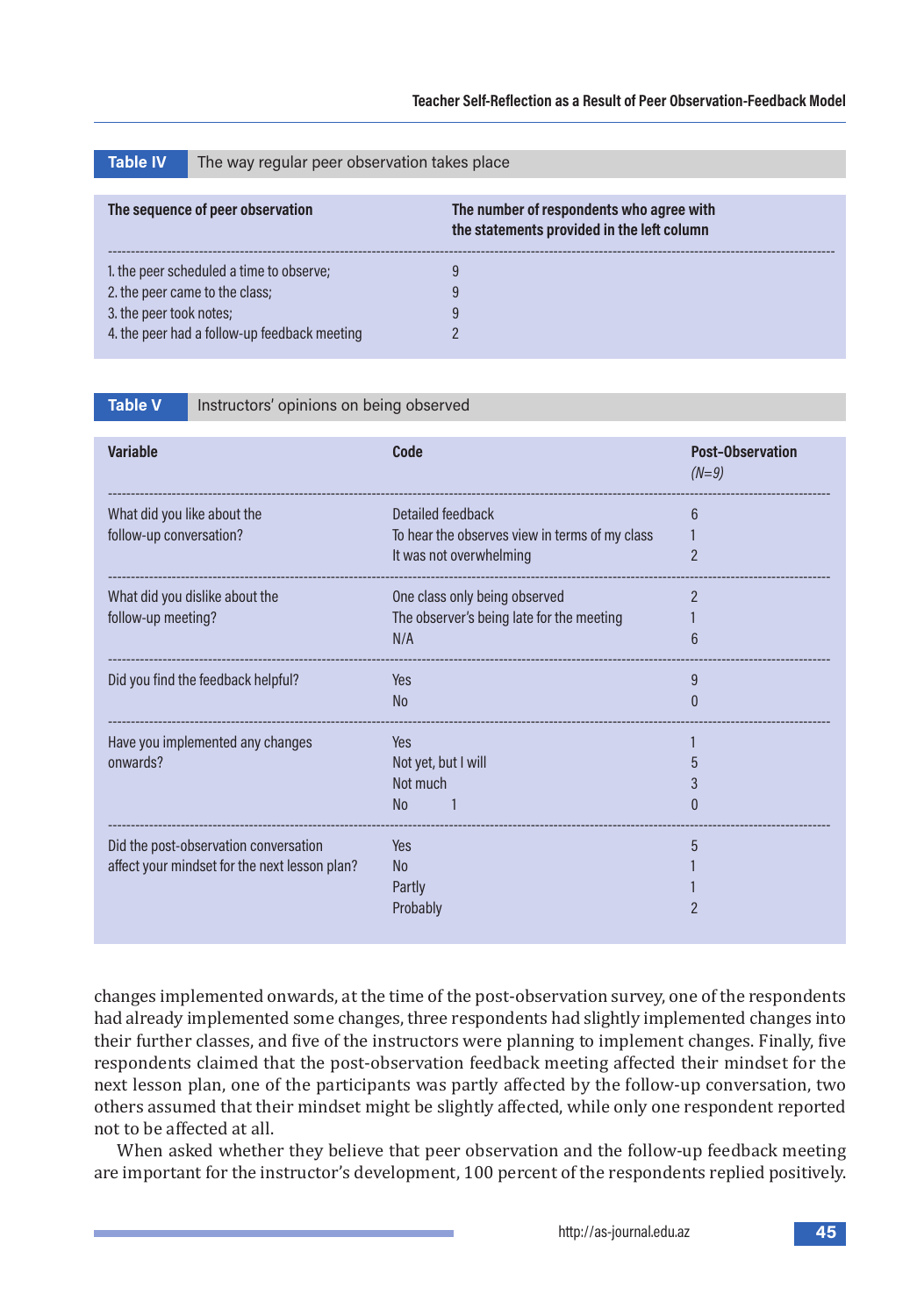**Table VI** Reasons why peer observation and a follow-up meeting should be important for the instructors

| Why do you think peer observation is important?                                                                                                                                                                                                                                                                            | Why do you think a follow-up feedback conversation is<br>important for instructors?                                                                                                                                                                                                                                                                                                      |
|----------------------------------------------------------------------------------------------------------------------------------------------------------------------------------------------------------------------------------------------------------------------------------------------------------------------------|------------------------------------------------------------------------------------------------------------------------------------------------------------------------------------------------------------------------------------------------------------------------------------------------------------------------------------------------------------------------------------------|
| "We learn by observing others and sharing our observations."                                                                                                                                                                                                                                                               | "It is vital to have a detailed explanation about impressions<br>and suggestions from the observer as the teacher might not<br>be able to notice some points in his or her teaching style."                                                                                                                                                                                              |
| "Actually, the observer's suggestion was about improving the<br>technique I have already been using and I found it important<br>to make this technique more workable in the teaching<br>process."                                                                                                                          | "Teachers can get useful recommendations on how to make<br>their teaching better."                                                                                                                                                                                                                                                                                                       |
| "It shows the students' / listeners' perspective which I cannot<br>always notice."                                                                                                                                                                                                                                         | "Otherwise how to be informed about the shortcomings?"                                                                                                                                                                                                                                                                                                                                   |
| "I think it is quite important to be observed because it keeps<br>instructors 'on toes' but not in a negative way." It just makes<br>one reflect on one's own teaching more. We are all aware of<br>pedagogy and best teaching practices but it is always good<br>to be reminded what an exemplary lesson should be like." | "This is the most important part because written feedback is<br>often brief and leaves out many details that the observer<br>notices. Both have an opportunity to discuss why the teacher<br>made the choices s/he made, how teaching can be improved,<br>what went well and not so well. Also, I believe it is easier to<br>accept a lesson critique in person than in a written form." |
| "It is good to share experiences."                                                                                                                                                                                                                                                                                         | "They can reflect on their teaching."                                                                                                                                                                                                                                                                                                                                                    |
| "It serves as a vehicle for professional development done in a<br>supportive manner and environment."                                                                                                                                                                                                                      | "Because it completes the entire process of peer observation<br>altogether. Without a follow-up feedback conversation, no real<br>teaching improvement may take place."                                                                                                                                                                                                                  |
| "It is not a life-changer, but helps you to stop and reflect."                                                                                                                                                                                                                                                             | "It enables the observed to hear what was noted in his/her<br>class. More, it helps the observer to clarify if what they noted<br>is accurate."                                                                                                                                                                                                                                          |
| "It helps to see gaps and acknowledge good sides."                                                                                                                                                                                                                                                                         | "Feedback helps us to see ourselves from a different<br>perspective."                                                                                                                                                                                                                                                                                                                    |
| "It's good when it is being used constructively, and legitimate<br>feedback is being provided."                                                                                                                                                                                                                            | "Without follow-up sessions, it's just a performance review.<br>A follow-up session creates an opportunity to provide<br>feedback."                                                                                                                                                                                                                                                      |

Moreover, they justify their answer in the following ways (see Table 6).

To conclude, the majority of respondents believe that peer-observation is important to share practices and to see the class from the opposite side; the follow-up feedback meeting helps to reflect on their teaching.

As stated earlier, five weeks later after the winter break, the instructors were asked to complete a reflective narrative where they explained whether the peer observation and feedback meeting had an impact on their teaching practices. The majority of instructors discussed a noticeable positive change in their lessons after participating in this research study. Specifically, they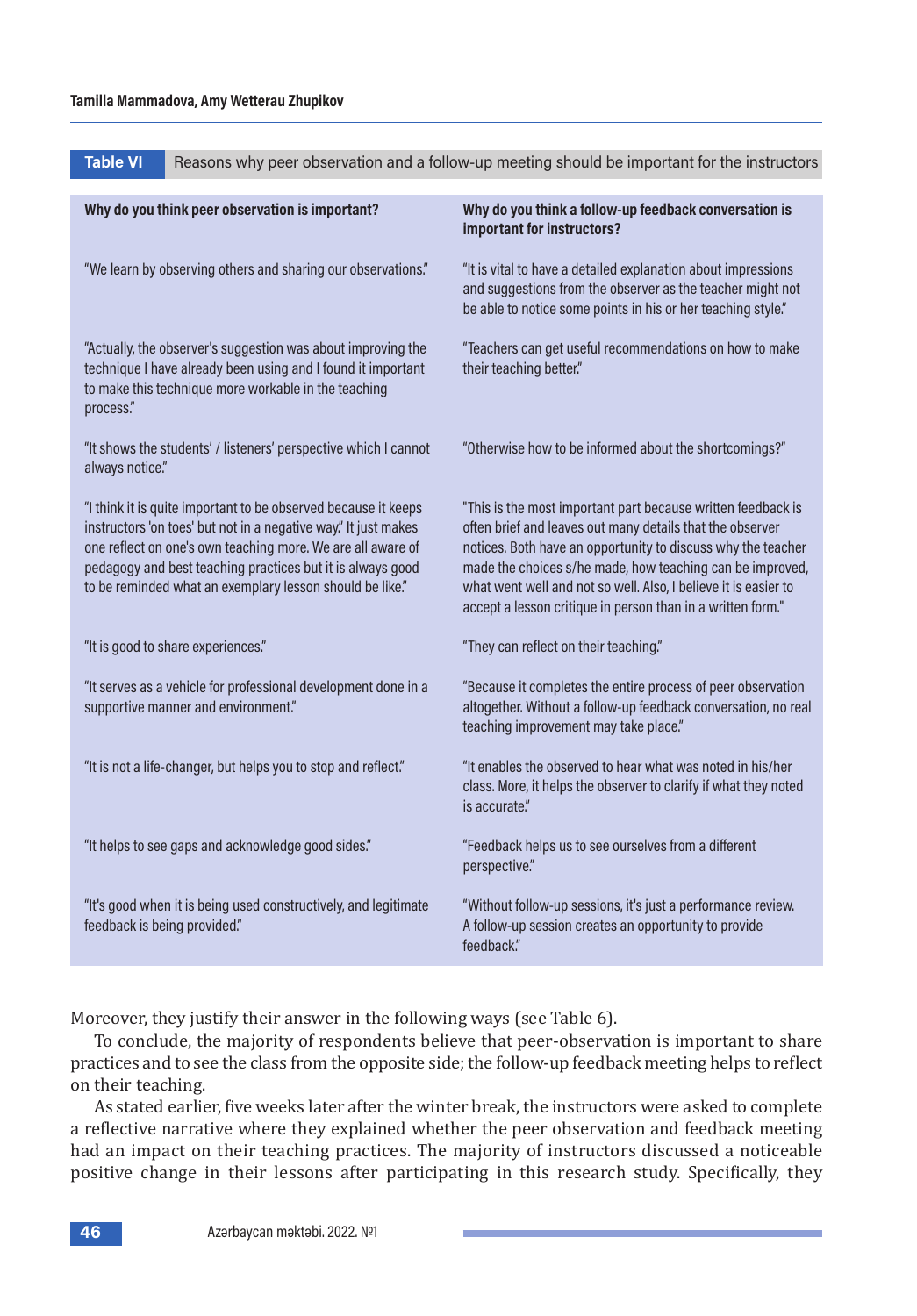emphasized the value of the follow-up feedback meeting. Another important aspect of the research was providing structured self-reflection. This was achieved by the observer's guidance through making incremental changes. Finally, nearly all the respondents emphasized the importance of incorporating the peer observation-feedback model into university professional development.

# **DISCUSSION**

Self-reflection encourages educators to examine their experiences and solve problems in a constructive manner (Snyder, 2011). The components of our peer observation-feedback model provided participants with a structured self-reflection process aimed to make areas for development visible to the observed.

Decades of research show that teachers want to improve (Marzano & Toth, 2013; Barnard et al., 2011; Brent & Felder, 1997; Rothberg & Fenner, 1991), hence, as mentioned in the introduction, our aim was to see the steps teachers take to improve. We went into our research questioning if the participants valued observation and why. Our participants, through their responses, demonstrated that improvement and observations are valuable to them, reporting: *"observation is important"* (Respondent #3) and *"helpful"* (Respondent #5). Arguably, no improvement can be possible if instructors are not observed and given adequate and structured feedback. More specifically, as one participant indicated, an observation *"shows the students '/listeners' perspective which I cannot always notice"* (Respondent #4).

When asked if instructors consider peer observations for professional development and improvement, we found that the answer is not a simple yes or no. The majority had participated in observations previously, but the benefits were not always apparent. Whereas, in our study, they valued and benefited from [1] the peer aspect and [2] the follow-up feedback meeting.

The peer aspect is an important part of an observation. A solid understanding of the topic at hand is how trust is gained and with trust, observers can be candid in their observations. *"A nonthreatening environment is vital to be established within the context of how [the observation] is to be conducted"* (Respondent #7). This safe environment, as reflected on by one of our respondents is consistent with the writing of Kohut et al. (2007) who emphasized the importance of trust – and Carroll and O'Loughlin (2014) who furthered with an idea by writing that trust is achieved by using a peer. Where a relationship has already been established, a safe space for both negative and positive feedback is provided. A *"peer opinion is always good"* (Respondent #6).

The results of the study revealed that the majority of participating instructors prioritize being observed and participating in self-reflection. Moreover, we believed that instructors would not want to be observed because they would be nervous, specifically because previous observations had been conducted by administrators and tied to evaluations and promotions. We did not find this to be true, save one participant, *"Categorically, I was observed by my colleagues but they were also my heads and immediate supervisors and they primarily observed me in my classes for evaluation and promotion purposes"* (Respondent #6). The same instructor was nervous about being observed. *"It was non-threatening – although at the beginning I thought it would be"* (Respondent #6).

Research supports that feedback facilitates instructor development and improvement (Yiend et al., 2014). But unlike Yiend et al., we have found that the instructors prefer a feedback conversation meeting, not just written feedback, to be beneficial.

*"This is the most important part because written feedback is often brief and leaves out many details that the observer notices. Both have an opportunity to discuss why the teacher made the choices s/he made, how teaching can be improved, what went well and not so well. Also, I believe it is easier to accept a lesson critique in person than in a written form."* (Respondent #4)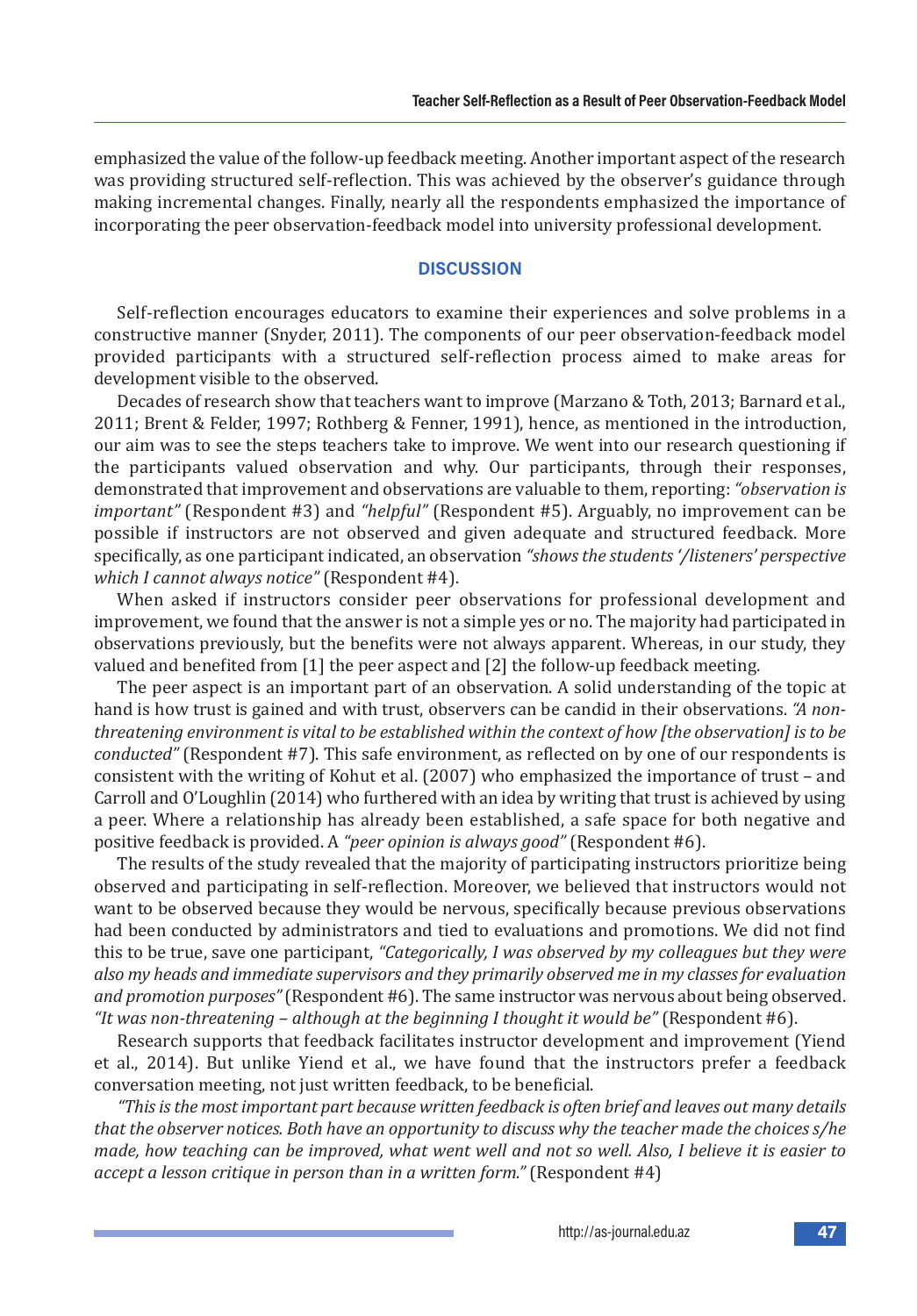Considering that the majority of the respondents took time to reflect on their teaching for the second term as a result of a follow-up meeting, we may claim that an observation followed by a clearly structured feedback meeting is capable of changing the instructors' mindset. *"I will pay more attention to clarifying the objectives to my students and work on the strategy to scaffold them with the presented material by the end of the session"* (Respondent #5). And Respondent #1 said: *"I need to introduce some changes into the related syllabus so I will completely get use of the peer's recommendation and students will be [more] prepared to meet the new technique to be used in the learning process."*

In line with the longstanding ideas of Honigsfeld and Dove (2010), Snyder (2011), Zeichner and Liston (1996), it can be concluded that reflection allows instructors to examine their own teaching. Our instructors, by opting into the study, showed that they have an interest in reflecting on and changing their teaching practices. In fact, 78 percent (N=7) of participants said they liked being observed. When asked, instructors unanimously agreed that observations are important, and feedback and follow-up meetings help develop professionally.

In the final reflective narrative, there was no change and instructors supported these ideas with the following quotes:

*"Teachers can get useful recommendations on how to make their teaching better."* (Respondent #1) *"Otherwise how to be informed about the shortcomings?"* (Respondent #3)

*"Because it completes the entire process of peer observation altogether. Without a follow-up feedback conversation, no real teaching improvement may take place."* (Respondent #6)

This final quote explicitly aligns with the hypothesis that a structured model including observation and feedback, not solely an observation as experienced previously by our participants, enhances self-reflection and improvement.

The influence of the peer observation-feedback model on the instructors' self-reflection can be observed when we compare the language used by the instructors as they reflected on their lesson objectives. Before being observed the language was definitive: *"Yes, the lesson went as planned and the students seemed to understand the content"* (Respondent #8). Whereas after the observation this changed to be more suggestive and reflective: *"Possibly not; some of the students probably needed more of a theoretical walkthrough of the concepts"* (Respondent #8). In the post-observation survey, the conclusive yes evolved into phrases such as *I believe, I think, probably,* and *however.* 

This peer observation-feedback model set out to provide a process for self-reflection followed by self-directed improvement. At no point were the participants given goals, timelines, or directions to change by the observer. The changes the observed instructors reported were directed and chosen individually. The observer acted as a mirror; *"It reminded me to use what I already know in theory but may forget to implement in my lessons on a daily basis"* (Respondent #3). The instructors found that the peer observation-feedback model was useful. Respondent #2 reported in his/her narrative *"I have already included an important point from the feedback in question into my teaching practice"* and Respondent #1 said, *"It helped me to put extra efforts on engaging students into their own learning process."* 

Providing that our participant were the specialists of various educational background (MAs and PhDs), whose teaching experience ranged from two to fifteen years, we can contend that the peer observation-feedback model is of great benefit for instructors of all experience levels. The model is a process through which an instructor invites a peer observer to hold up a metaphorical mirror to their teaching and walk them through a structured self-reflection. Particularly today, when we instructors face a huge number of new materials, deal with different approaches and techniques, and encounter a variety of students with different cultures and backgrounds, peer collaboration is simply inevitable. Thus, the current research though limited to a small number of respondents is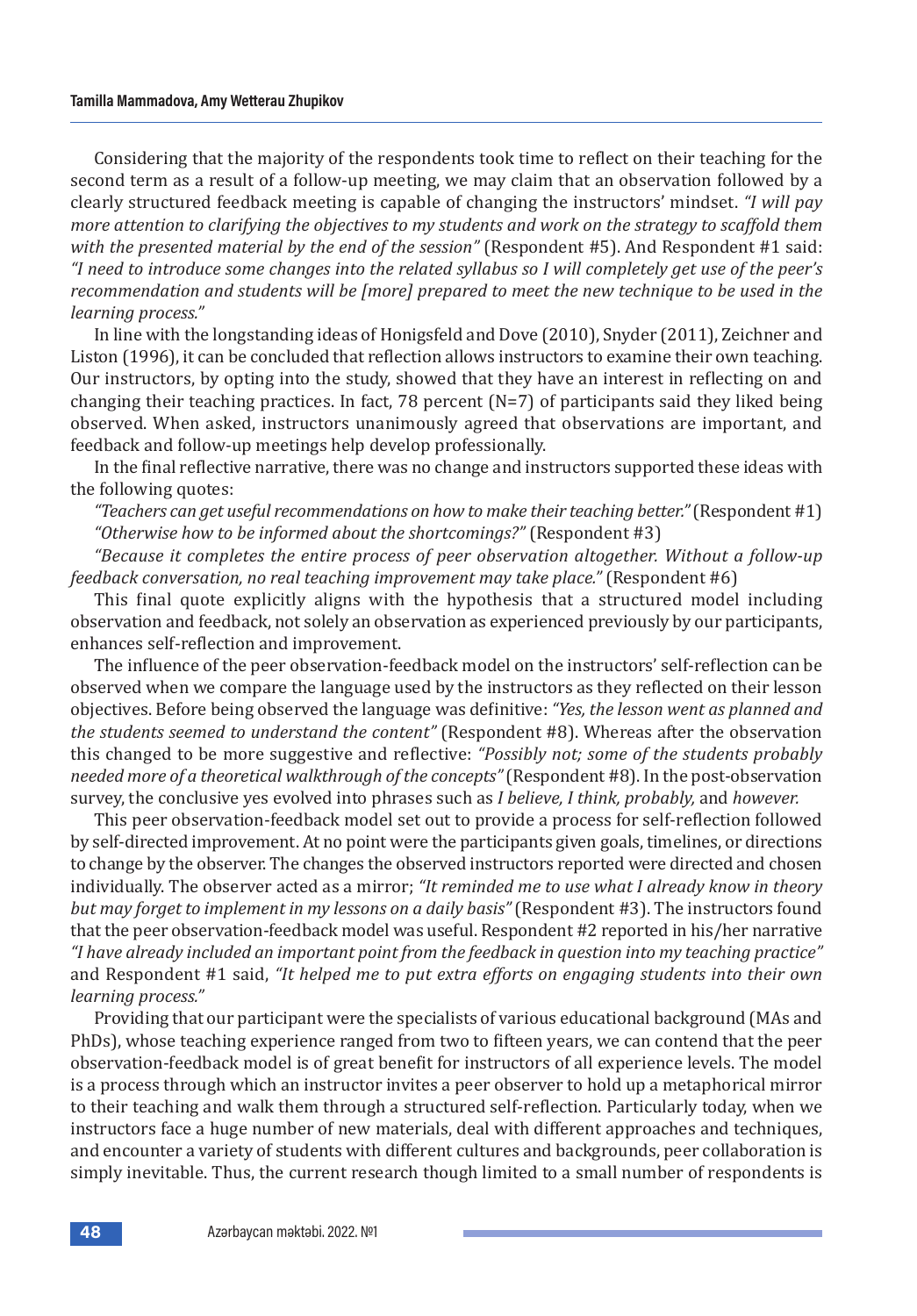a good motivation to do a larger study on finding the ways and techniques for a formative peer collaboration as the main goal.

*Limitations:* Regarding the limitations of the research, the greatest challenge during the study was time. Within their conversation on collaboration, Sufflebeam and Shinkfield (2007) claim it is difficult to find common time among peer instructors. We also found this limiting in our research. Had we had more time, we could have observed more participants; one participant was excluded from our study because of a time constraint.

An additional limitation of our study was the scope; we included instructors from only the School of Education but not the other schools at the university. By expanding the scope, we could provide a better picture of the value of self-reflection across the university.

Lastly, our study could have been enhanced by multiple observations of individual instructors. As we were focused on a structured self-reflection model, follow-up observations would have provided the instructors with an opportunity to direct the second (or third) observation based upon the area they had chosen to improve.

*Recommendations for future research:* Some instructors expressed their interest in multiple observations to be able to give a healthier appraisal of their classes. That is, to develop teaching practices, a future study could follow an instructor who welcomes a colleague to observe and guide them through a reflection process multiple times. With this in mind, the two areas we recommend for future research are: expanding the participants to include other colleges at this university; and creating a longitudinal study where the observed instructors participate in multiple observations over the course of the academic year. Finally, implementation of a peer observation-feedback model in the present-day educational institutions should be the goal to achieve improvement.

# **References**

- <sup>1</sup> Ackerman, D., Gross, B., & Vigneron, F. (2009). Peer Observation Reports and Student Evaluations of Teaching: Who Are the Experts? *The Alberta Journal of Educational Research,* 55(1): 18-39.
- <sup>2</sup> Barnard, A., Croft, W., Irons., R. (2011). Peer Partnership to Enhance Scholarship of Teaching: a case study. *Higher Education Research and Development,* 30(4): 435-448.
- <sup>3</sup> Brent R and Felder RM (1997) It Takes one to know one. *Chemical Engineer Education,* 31(1): 32-33.
- <sup>4</sup> Brown, I., & Crumpler, T. (2013). Assessment of Foreign Language Teachers: A Model for Shifting Evaluation Toward Growth and Learning. *The High School Journal,* 96(2): 138-151.
- <sup>5</sup> Carroll, C. & O'Loughlin, D. (2014). Peer observation in teaching: enhancing academic engagement for new participants. *Innovations in Education and Teaching International,* 51(4): 446-456.
- <sup>6</sup> Chandler, P.M. & Ruffinelli, O.S. (2004). Building Consensus on Teacher Assessment. *English Teaching Forum,* the United States and Paraguay, July pp.22-31.
- <sup>7</sup> Cooper, J., He, Y., & Levin, B. (2011). *Developing Critical Cultural Competence.* California: Corwin.
- <sup>8</sup> Goldstein, J. (2004). Making Sense of Distributed Leadership: The case of peer assistance and review. *Educational Evaluation and Policy Analysis,* 26(2): 173-197.
- <sup>9</sup> Gordon, L., & Jan, B. (1978). Peer support as the heart of in-service education. *Theory into practice,* 17(3): 245-247.
- <sup>10</sup> Greene, M. (1986). *Reflection and Passion in teaching. Journal of curriculum supervision, 2(1): 68-81.*
- <sup>11</sup> Honigsfeld, A., & Dove, M. (2010). *Collaboration and Co-teaching.* London: Corwin.
- <sup>12</sup> Kohut, G., Burnap, C., & Yon, M. (2007). Peer observation of Teaching: Perceptions of the Observer and the Observed. *College Teaching,* 55(1): 19-25.